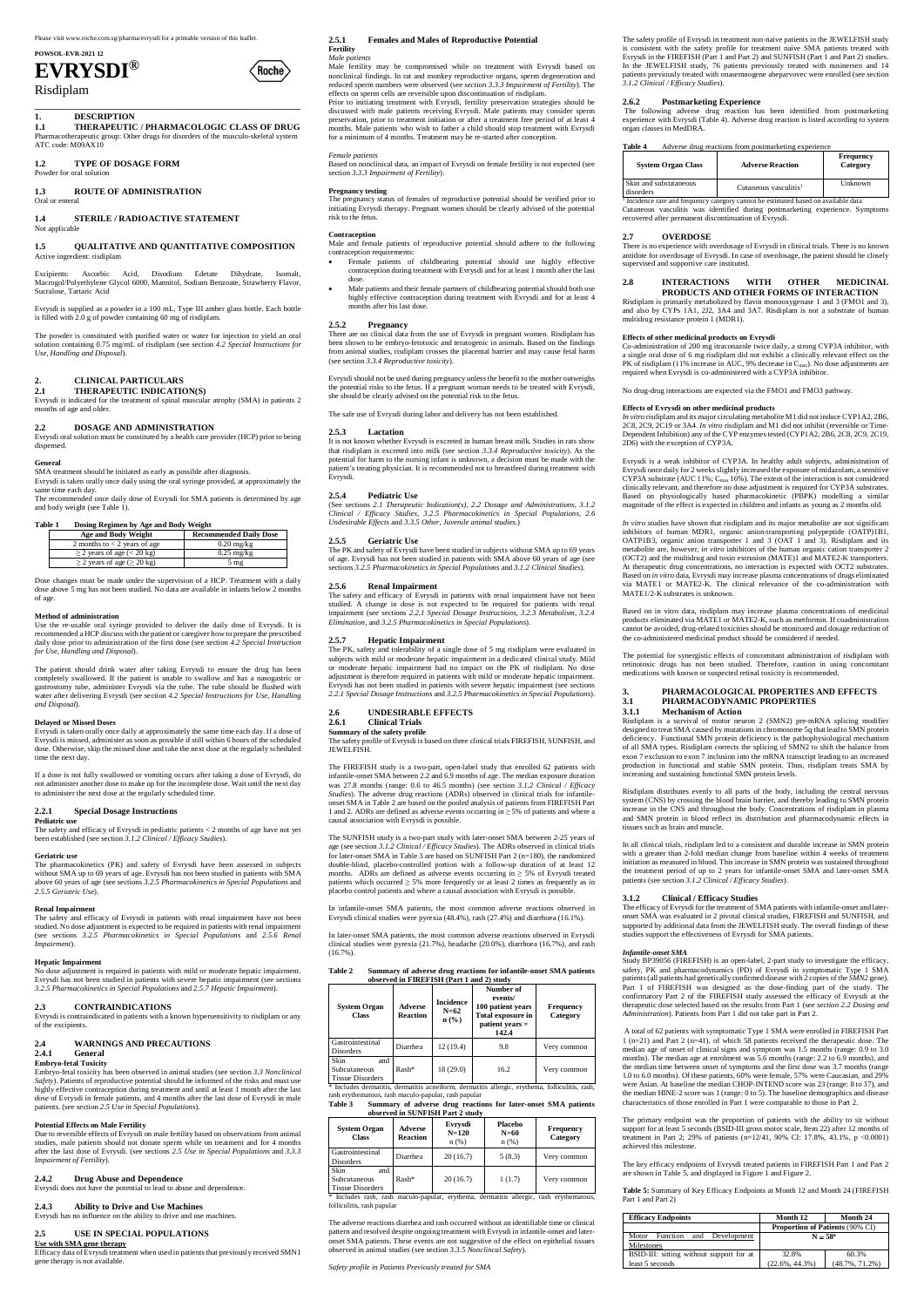| <b>Efficacy Endpoints</b>                       | Month 12                        | Month 24           |
|-------------------------------------------------|---------------------------------|--------------------|
|                                                 | Proportion of Patients (90% CI) |                    |
| CHOP-INTEND: score of 40 or higher              | 56.9%                           | 74.1%              |
|                                                 | $(45.3\%, 68.0\%)$              | $(63.0\%, 83.3\%)$ |
| CHOP-INTEND: increase of $\geq 4$ points        | 89.7%                           | 87.9%              |
| from baseline                                   | $(80.6\%, 95.4\%)$              | $(78.5\%, 94.2\%)$ |
| HINE-2: motor milestone responders <sup>b</sup> | 77.6%                           | 82.8%              |
|                                                 | $(66.7\%, 86.2\%)$              | $(72.5\%, 90.3\%)$ |
| Feeding                                         |                                 |                    |
| Ability to feed orally <sup>c</sup>             | 84.5%                           | 82.8%              |
|                                                 | $(74.5\%, 91.7\%)$              | $(72.5\%, 90.3\%)$ |
| Healthcare Utilization                          |                                 |                    |
| No hospitalizations <sup>d</sup>                | 48.3%                           | 34.5%              |
|                                                 | $(36.9\%, 59.8\%)$              | $(24.2\%, 46.0\%)$ |
| Survival and Event-Free Survival                | $N = 62^a$                      |                    |
| Event-free survival <sup>e</sup>                | 87.1%                           | 83.8%              |
|                                                 | $(78.1\%, 92.6\%)$              | $(74.3\%, 90.1\%)$ |
| Alive                                           | 91.9%                           | 90.3%              |
|                                                 | $(83.9\%, 96.1\%)$              | $(81.9\%, 94.9\%)$ |

https: BSID-III: Bayley Scales of Infant and Toddler Development – Third Edition CHOP-INTEND=Children's Hospital of Philadelphia Infant Test of Neuromuscular Disorders; HINE-2=Module 2 of the Hammersmith Infant Neurological Examination.

- For survival and ventilation-free survival, data were pooled from all patients who received any dose of risdiplam in Part 1 and Part 2 (n=62). For the motor function and development milestone, feeding, and healthcare utlization efficacy endpoints, data were pooled from all patients who received the therapeutic dose of risdiplam (all patients in Part 2 and those in the high-dose cohort of Part 1; n=58).
- HINE-2 responder definition:  $\geq$ 2 point increase [or maximal score] in ability to kick, OR ≥1 point increase in the motor milestones of head control, rolling, sitting, crawling, standing or walking, AND improvement in more categories of motor milestones than worsening is defined as a responder for this analysis.
- c Includes patients who were fed exclusively orally (41 patients at Months 12 and 24) and  $\overline{a}$ those who were fed orally in combination with a feeding tube (8 patients at Month 12 and 7 patients at Month 24).
- d Hospitalizations include all hospital admissions which spanned at least two days. e An event is meeting the endpoint of permanent ventilation defined as tracheostomy or ≥16 hours of non-invasive ventilation per day or intubation for > 21 consecutive days in the absence of, or following the resolution of, an acute reversible event. Four patients met the endpoint of permanent ventilation before Month 24. These 4 patients achieved an increase of at least 4 points in their CHOP-INTEND score from baseline.

At Month 24, 40% (23/58) of patients who received the therapeutic dose achieved sitting without support for 30 seconds (BSID-III, Item 26). In addition, patients continued to achieve additional motor milestones as measured by the HINE-2 at Month 24; 78% of patients were able to roll (31% of patients could roll to the side, 7% could roll from prone to supine and 40% could roll from supine to prone), and 28% of patients achieved a standing measure (16% supporting weight and 12% standing with support).

The proportion of patients alive without permanent ventilation (event-free survival) was 84% for all patients at Month 24, see Figure 1. Six infants died (4 within the first 3 months following study enrolment) and one additional patient withdrew from treatment and died 3.5 months later. Four patients required permanent ventilation by Month 24.

These results indicate a clinically meaningful deviation from the natural history of untreated infantile-onset SMA. Untreated patients with infantile-onset SMA would never be able to sit without support and only 25% would be expected to survive without permanent ventilation beyond 14 months of age.

#### **Figure 1 Kaplan-Meier Plot of Event-Free Survival (FIREFISH Part 1 and Part 2)**



**Summary of Efficacy in Patients with Later-Onset SMA at Month 12** 

| of Treatment (SUNFISH Part 2)                                                                                                |                                        |                              |  |
|------------------------------------------------------------------------------------------------------------------------------|----------------------------------------|------------------------------|--|
| <b>Endpoint</b>                                                                                                              | Evrysdi<br>$(N = 120)$                 | <b>Placebo</b><br>$(N = 60)$ |  |
| <b>Primary Endpoint:</b>                                                                                                     |                                        |                              |  |
| Change from baseline in MFM32 total score at<br>Month 12<br>LS Mean $(95\% , CI)$                                            | 1.36<br>(0.61, 2.11)                   | $-0.19$<br>$(-1.22, 0.84)$   |  |
| Difference from Placebo<br>Estimate (95% CI)<br>$p$ -value <sup>2</sup>                                                      | 1.55<br>(0.30, 2.81)<br>0.0156         |                              |  |
| <b>Secondary Endpoints:</b>                                                                                                  |                                        |                              |  |
| Proportion of patients with a change from baseline<br>in MFM32 total score <sup>1</sup> of 3 or more at Month 12<br>(95% CI) | 38.3%<br>(28.9, 47.6)                  | 23.7%<br>(12.0, 35.4)        |  |
| Odds ratio for overall response (95% CI)<br>Adjusted (unadjusted) p-value <sup>3,4</sup>                                     | 2.35(1.01, 5.44)<br>0.0469(0.0469)     |                              |  |
| Change from baseline in RULM total score <sup>5</sup> at<br>Month 12<br>LS Mean $(95\% \text{ CI})$                          | 1.61<br>(1.00, 2.22)                   | 0.02<br>$(-0.83, 0.87)$      |  |
| Difference from Placebo<br>Estimate (95% CI) adjusted (unadjusted) p-<br>value <sup>2,4</sup>                                | 1.59<br>(0.55, 2.62)<br>0.0469(0.0028) |                              |  |

LS=least squares

+ Censored: two patients were censored because they attended the Month 24 visit early, l one patient was censored after discontinuing treatment and died 3.5 months later

**Figure 2 Mean change from baseline in CHOP-INTEND Total Score (FIREFISH Part 1 and Part 2)**



#### *Later Onset SMA*

Study BP39055 (SUNFISH), is a 2-part, multicenter trial to investigate the efficacy, safety, PK and PD of Evrysdi in SMA Type 2 or Type 3 patients between 2-25 years of age. Part 1 was the dose-finding portion and Part 2 was the randomized, double-blind,

placebo-controlled confirmatory portion. Patients from Part 1 did not take part in Part 2.

The primary endpoint was the change from baseline score at Month 12 on the Motor Function Measure-32 (MFM32). The MFM32 has the ability to assess a wide range of motor function across a broad range of SMA patients. The total MFM32 score is expressed as a percentage (range: 0 to 100) of the maximum possible score, with higher scores indicating greater motor function. The MFM32 measures motor function abilities, which relate to important daily functions. Small changes in motor function can result in meaningful gain or loss of daily function(s).

#### **Figure 3 Mean Change from Baseline in Total MFM32 Score Over 12 months in SUNFISH Part 2**



<sup>1</sup>The least squares (LS) mean difference for change from baseline in MFM32 score [95% CI]

#### *SUNFISH Part 2*

SUNFISH Part 2 is the randomized, double-blinded, placebo-controlled portion of the SUNFISH study in 180 non-ambulant patients with Type 2 (71%) or Type 3 (29%) SMA. Patients were randomized with  $2:1$  ratio to receive either Evrysdi at  $[$ the therapeutic dose (see section *2.2 Dosage and Administration*) or placebo. Randomization was stratified by age group (2 to 5, 6 to 11, 12 to 17, 18 to 25 years old).

The median age of patients at the start of treatment was 9.0 years old (range 2-25 years old), the median time between onset of initial SMA symptoms to first treatment was 102.6 (1-275) months. Of the 180 patients included in the trial, 51% were female, 67% Caucasian and 19% Asian. At baseline, 67% of patients had scoliosis (32% of patients with severe scoliosis). Patients had a mean baseline MFM32 score of 46.1 and Revised Upper Limb Module (RULM) score of 20.1. The overall baseline demographic characteristics were well balanced between Evrysdi and placebo groups with the exception of an imbalance of patients with scoliosis (63.3% of patients in the Evrysdi arm and 73.3% of patients in the placebo control).

SMA therapies (including nusinersen and onasemnogene abeparvovec). Of the 174 patients enrolled, 76 patients were previously treated with nusinersen (9 patients with Type 1 SMA, 43 with Type 2 SMA and 24 with Type 3 SMA) and 14 patients were previously treated with onasemnogene abeparvovec (4 patients with Type 1 SMA and 10 with Type 2 SMA). Patients had on average a greater than 2-fold increase in SMN protein levels in blood compared to baseline after 4 weeks of Evrysdi treatment.

The primary analysis for SUNFISH Part 2, the change from baseline in MFM32 total score at Month 12 showed a clinically meaningful and statistically significant difference - EVRYSDI --- Placebo

<sup>1</sup>The least squares (LS) mean difference for change from baseline in RULM score [95% CI]

between patients treated with Evrysdi and placebo. The results of the primary analysis and key secondary endpoints are shown in Table 6, Figure 3, and Figure 4.

> Co-administration of 200 mg itraconazole twice daily, a strong CYP3A inhibitor, with a single oral dose of 6 mg risdiplam showed no clinically relevant effect on the PK of risdiplam (11% increase in AUC, 9% decrease in C<sub>max</sub>).

- 1. Based on the missing data rule for MFM32, 6 patients were excluded from the analysis (Evrysdi n=115; placebo control n=59).
- 2. Data analysed using a mixed model repeated measure with baseline total score, treatment visit, age group, treatment-by-visit and baseline-by-visit.
- Data analysed using logistic regression with baseline total score, treatment and age group. The adjusted p-value was obtained for the endpoints included in the hierarchical testing and was derived based on all the p-values from endpoints in order of the hierarchy up to
- the current endpoint. Unadjusted p-value was tested at the 5% significance level. 5. Based on the missing data rule for RULM, 3 patients were excluded from the analysis (Evrysdi n=119; placebo control n=58).

When compared to placebo, patients treated with Evrysdi demonstrated significant improvements in motor function assessed by the MFM32 (1.55 points mean difference;  $p = 0.0156$ ) after 12 months of treatment. Patients 2-5 years old treated with Evrysdi demonstrated the greatest improvement on MFM32 compared to placebo control (≥3 points increase: 78.1% vs 52.9%). Patients ≥18 years old treated with Evrysdi achieved stabilization of disease (change from baseline MFM32 total score ≥ 0 point(s): 57.1% vs. 37.5%). Consistent improvement compared to baseline MFM32 was observed in both Type 2 and 3 SMA patients (1.54 points [95% CI: 0.06, 3.02]; 1.49 points [95% CI: -0.94, 3.93] respectively) treated with Evrysdi compared to placebo control.

The study also met a secondary independent motor function outcome, RULM. On the RULM, statistically significant and clinically meaningful improvements in motor function were observed after 12 months of treatment compared to baseline. The patients 2-5 years old treated with Evrysdi demonstrated the greatest improvement on the RULM (3.41 points [95% CI: 1.55, 5.26]) and improvement was also observed in the patients ≥18 years old (1.74 points [95% CI: -1.06, 4.53])

> In studies in pregnant rats treated with risdiplam, embryofetal toxicity with lower fetal weight and delayed development was evident. The NOAEL for this effect was approximately two fold above the exposure levels reached at the therapeutic dose of risdiplam in patients. In studies with pregnant rabbits, dysmorphogenic effects were observed at exposures also associated with maternal toxicity. These consisted of four fetuses (4%) from 4 litters (22%) with hydrocephaly. The NOAEL was approximately four times the exposure levels reached at the therapeutic dose of risdiplam in patients.

#### **Figure 4 Mean Change from Baseline in Total RULM Score Over 12 months in SUNFISH Part 2<sup>1</sup>**



Upon completion of 12 months of treatment, 117 patients continued to receive Evrysdi. At the time of the 24 month analysis, these patients who were treated with Evrysdi for 24 months overall experienced maintenance of improvement in motor function between month 12 and month 24. The mean change from baseline for MFM32 was 1.83 (95% CI: 0.74, 2.92) and for RULM was 2.79 (95% CI: 1.94, 3.64) at month 24.

#### *SUNFISH Part 1*

The efficacy of Evrysdi in later-onset SMA patients was also supported by results from Part 1, the dose-finding part of SUNFISH. In Part 1, 51 patients with Type 2 and 3 SMA (including 7 ambulatory patients) between 2 to 25 years old were enrolled. After 1 year of treatment at the therapeutic dose (the dose selected for Part 2), there was a clinically meaningful improvement in motor function as measured by MFM32 with a mean change from baseline of 2.7 points (95% CI: 1.5, 3.8). The improvement in MFM32 was maintained up to 2 years on Evrysdi treatment (mean change of 2.7 points [95%] CI: 1.2, 4.2]).

In an exploratory analysis, the motor function assessed by MFM was compared between SUNFISH Part 1 and a natural history cohort (weighted based on key prognostic factors). The MFM total change from baseline after 1 year and 2 years was greater in patients receiving Evrysdi compared to the natural history cohort (after 1 year: 2.7 point difference; p< 0.0001; after two years; 4.0 point difference; p< 0.0001). The natural history cohort experienced a decline in motor function as expected based on the natural progression of SMA (after 1 year: -0.6 mean change; after 2 years: -2.0 mean change).

#### *Use in Patients Previously Treated for SMA*

Study BP39054 (JEWELFISH) is a single arm, open-label study to investigate the safety, tolerability, PK and PD of Evrysdi in patients with infantile-onset and later-onset SMA between 6 months and 60 years of age, who previously received treatment with **3.1.3 Immunogenicity**

Not applicable

#### **3.2 PHARMACOKINETIC PROPERTIES**

Pharmacokinetic parameters for Evrysdi have been characterized in healthy adult subjects and in patients with SMA.

After administration of Evrysdi as an oral solution, PK of risdiplam were approximately linear between 0.6 and 18 mg. Risdiplam's PK was best described by a population PK model with three-transit-compartment absorption, two-compartment disposition and first-order elimination. Body weight and age were found to have significant effect on the PK.

The estimated exposure (mean  $AUC_{0-24h}$ ) for infantile-onset SMA patients (age 2-7 months at enrollment) at the therapeutic dose of 0.2 mg/kg once daily was 1930 ng.h/mL. The estimated exposure for later-onset SMA patients (2-25 years old at enrollment) in the SUNFISH study (Part 2) at the therapeutic dose (0.25 mg/kg once daily for patients with a body weight <20 kg; 5 mg once daily for patients with a body weight ≥20 kg) was 2070 ng.h/mL. The observed maximum concentration (mean C<sub>max</sub>) was 194 ng/mL at 0.2 mg/kg in FIREFISH and 120 ng/mL in SUNFISH Part 2.

#### **3.2.1 Absorption**

Risdiplam was rapidly absorbed in the fasted state with a plasma tmax ranging from 1 to 4 hours after oral administration. Food (high-fat, high calorie breakfast) had no relevant effect on the exposure of risdiplam.

#### **3.2.2 Distribution**

The population pharmacokinetic parameter estimates were 98 L for the apparent central volume of distribution, 93 L for the peripheral volume, and 0.68 L/hour for the intercompartment clearance.

Risdiplam is predominantly bound to serum albumin, without any binding to alpha-1 acid glycoprotein, with a free fraction of 11%.

#### **3.2.3 Metabolism**

Risdiplam is primarily metabolized by flavin monooxygenase 1 and 3 (FMO1 and FMO3), and also by CYPs 1A1, 2J2, 3A4 and 3A7.

#### **3.2.4 Elimination**

Population PK analyses estimated an apparent clearance (CL/F) of 2.6 L/h for risdiplam.

The effective half-life of risdiplam was approximately 50 hours in SMA patients.

Risdiplam is not a substrate of human multidrug resistance protein 1 (MDR1).

Approximately 53% of the dose (14% unchanged risdiplam) was excreted in the feces and 28% in urine (8% unchanged risdiplam). Parent drug was the major component found in plasma, accounting for 83% of drug related material in circulation. The pharmacologically inactive metabolite M1 was identified as the major circulating metabolite.

#### **3.2.5 Pharmacokinetics in Special Populations**

*Pediatric Population*

Body weight and age were identified as covariates in the population PK analysis. The dose is therefore adjusted based on age (below and above 2 years) and body weight (up to 20 kg) to obtain similar exposure across the age and body weight range. No data are available in patients less than 2 months of age.

#### *Geriatric Population*

No dedicated studies have been conducted to investigate the PK of Evrysdi in patients with SMA above 60 years of age. Patients with SMA up to 60 years of age were included in the JEWELFISH study. Subjects without SMA up to 69 years of age were included in clinical PK studies, which indicates that no dose adjustment is required for patients up to 69 years of age.

#### *Renal impairment*

No studies have been conducted to investigate the PK of risdiplam in patients with renal impairment. Elimination of risdiplam as unchanged entity via renal excretion is minor (8%).

#### *Hepatic impairment*

Mild and moderate hepatic impairment had no impact on the PK of risdiplam. After administration of 5 mg risdiplam, the mean ratios for  $C_{\text{max}}$  and AUC were 0.95 and 0.80 in mild (n=8) and 1.20 and 1.08 in moderate hepatic impaired subjects (n=8) versus matched healthy controls (n=10). The safety and PK in patients with severe hepatic impairment have not been studied.

#### *Ethnicity*

The PK of risdiplam do not differ in Japanese and Caucasian subjects.

## **3.3 NONCLINICAL SAFETY**

#### **3.3.1 Carcinogenicity**

A 2-year carcinogenicity study in rat is ongoing. A study using rasH2 transgenic mice with 6 months duration of treatment did not generate any evidence for a tumorigenic potential.

#### **3.3.2 Genotoxicity**

Risdiplam is not mutagenic in a bacterial reverse mutation assay. In mammalian cells *in vitro* and in bone marrow of rats, risdiplam increases the frequency of micronucleated cells. Micronucleus induction in bone marrow was observed in several toxicity studies in rats (adult and juvenile animals). The no observed adverse effect level (NOAEL) across the studies is associated with an exposure of approximately 1.5-fold the exposure in humans at the therapeutic dose. Data indicated that this effect is indirect and secondary to an interference of risdiplam with the cell cycle of dividing cells. These effects also manifest in other tissues with high cell turnover with changes on the skin, the gastrointestinal (GI) tract, in male germ cells, in embryonal toxicity, and in the bone marrow. Risdiplam does not possess a potential to damage DNA directly.

#### **3.3.3 Impairment of Fertility**

Treatment with risdiplam has been associated with male germ cell arrest in rats and monkeys. These effects led to degenerated spermatocytes, degeneration/necrosis of the seminiferous epithelium, and oligo/aspermia in the epididymis. Further, decreased sperm concentrations and motility associated with an increased number of spermatozoa morphology abnormalities were observed. In young rats, effects were seen at exposure levels reached at the therapeutic dose of risdiplam in patients. However, there was no impairment on male fertility seen in a respective study in rats. Sperm cell effects of risdiplam are likely related to an interference of risdiplam with the cell cycle of dividing cells and are stage specific and reversible. No effects were seen on female reproductive organs in rats and monkeys after treatment with risdiplam.

#### **3.3.4 Reproductive toxicity**

In a pre- and post-natal study in rats treated daily with risdiplam, risdiplam caused a slight delay in gestation length. No adverse effects were recorded on the survival, growth, functional (behavioral or reproductive) performance of the offspring. There were no effects on female germ cells, as assessed by primordial follicle counts and ovarian histopathology.

Studies in pregnant and lactating rats showed that risdiplam crosses the placenta barrier and is excreted into milk.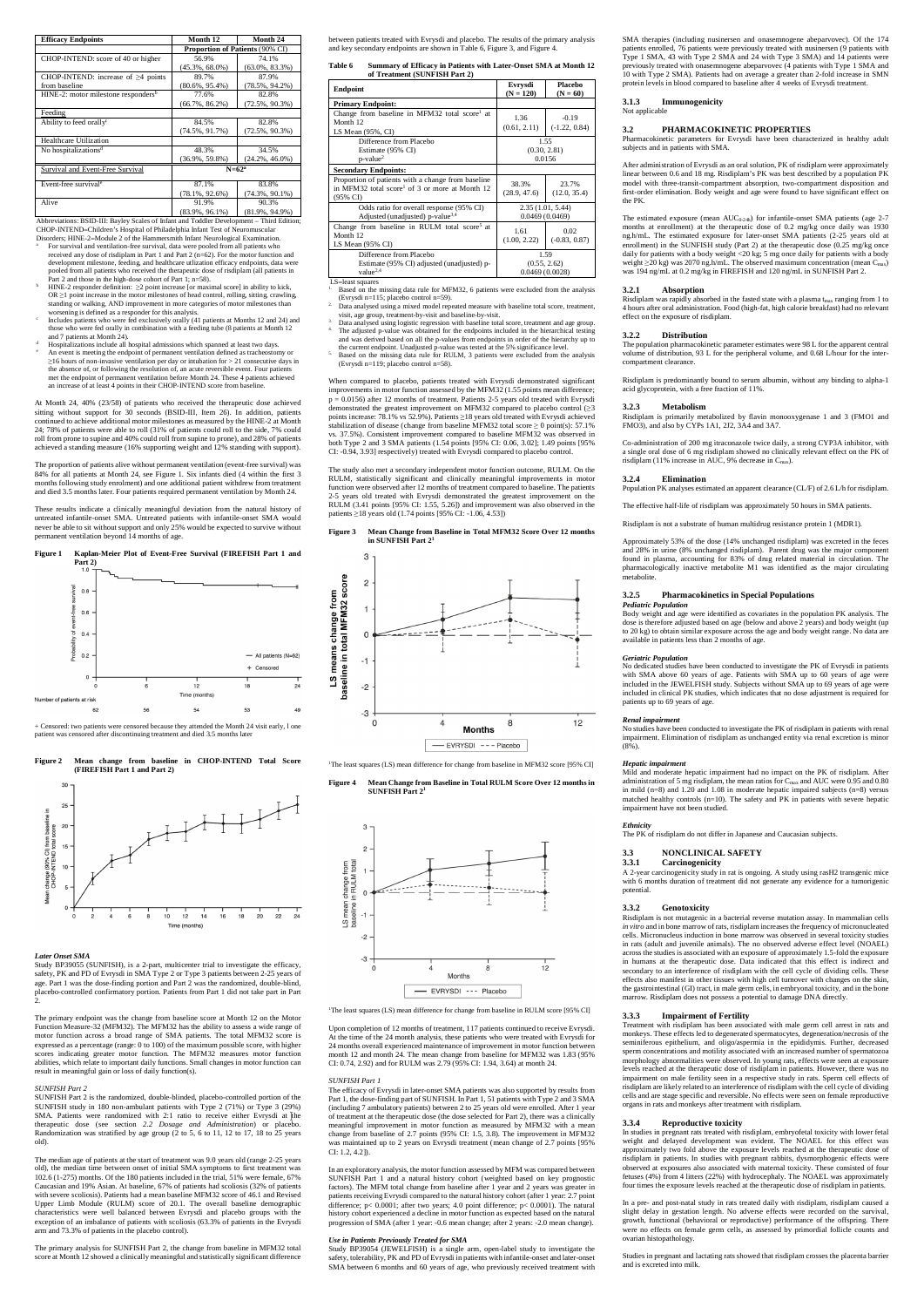#### **3.3.5 Other Effect on retinal structure**

Chronic treatment of monkeys with risdiplam yielded evidence for an effect on the retina in terms of photoreceptor degeneration starting in the periphery of the retina. Upon cessation of treatment, the effects on the retinogram were partially reversible but the photoreceptor degeneration did not reverse. The effects were monitored by optical coherence tomography (OCT) and in the electroretinography (ERG). Some experimental data indicate that the effect may be caused by an impairment of photoreceptor recycling in the retinal pigment epithelium. The effect has a clear NOAEL at the clinical dose used for risdiplam. Effects were seen with exposures in excess of 2 times the exposure in humans at the therapeutic dose. No such findings were observed in albino or pigmented rats when dosed chronically with risdiplam at exposures exceeding those in the monkey. Such findings have not been observed in clinical trials in SMA patients with regular ophthalmological monitoring (including SD OCT and visual function assessment).

#### **Effect on epithelial tissues**

Effects on skin, larynx and eyelid histology and the GI tract were evident in rats and monkeys treated with risdiplam. Changes started to be seen at high doses with treatment of 2 weeks and longer. With chronic treatment for 39 weeks in monkeys the NOAEL was at an exposure in excess of 2-times the average exposure in humans at the therapeutic dose. Skin epithelial effects as observed in animal studies have not been observed in clinical trials in SMA patients.

#### **Effect on hematological parameters**

In the acute bone marrow micronucleus test in rats, a reduction of more than 50% in the ratio of polychromatic (young) to normochromatic (adult) erythrocytes, indicative of substantial bone marrow toxicity, was observed at the high dose level with exposure in excess of 15-times the average exposure in humans at the therapeutic dose. With treatment of rats for 4 weeks, such effects were not seen up to the highest dose with an exposure of approximately 7-times the average exposure in humans at the therapeutic dose while early deaths and sacrifices likely based on hematological effects were seen with chronic treatment of rats over 26 weeks at the same exposure. The NOAEL for hematological effects in rats treated for 26 weeks was attained at approximately 3.5 times higher than exposure achieved in humans at the therapeutic dose. Micronucleus induction in bone marrow was observed in several toxicity studies in rats (adult and juvenile animals) with a NOAEL exposure of approximately 1.5 fold the average exposure in humans at the therapeutic dose. Hematological parameters remained unchanged during treatment with Evrysdi in clinical trials in SMA patients.

No incompatibilities between Evrysdi and the recommended oral syringes have been served

#### **Juvenile animal studies**

The release of pharmaceuticals in the environment must be minimized. Medicines must not be disposed of via wastewater and disposal through household waste should be avoided

**4.3 PACKS** Bottle containing powder for oral solution 1

Risdiplam was studied for toxicity with chronic administration in rats and monkeys including juvenile animal studies. Studies in juvenile animals did not indicate any specific effect of treatment with risdiplam on developing organ systems. In terms of toxicity seen after treatment with risdiplam in various organ systems with high cell turnover (skin, GI-tract, bone marrow), animal studies do not indicate any differences in sensitivity between juvenile, adolescent and adult animals.

- 
- 2. 1 Evrysdi bottle<br>3. 2 Oral syringes 3. 2 Oral syringes 12 mL (in pouches)<br>4. 2 Oral syringes 6 mL (in pouches)
- 4. 2 Oral syringes 6 mL (in pouches)
- 5. 1 Press-in bottle adapter

#### **4. PHARMACEUTICAL PARTICULARS 4.1 STORAGE**

**Storage**

*As registered locally.* Keep in the original amber bottle.

Powder: Do not store above 25°C.

After constitution, the oral solution should be stored in the refrigerator (2°C to 8°C) for up to 64 days. Do not freeze. Keep the oral solution in the original bottle and keep the bottle always in an upright position with the cap tightly closed.

#### **Shelf life**

*As registered locally.* This medicine should not be used after the expiry date ("EXP" for the powder, and "Discard After" for the constituted oral solution) on the pack and on the bottle.

> **Step 4** Hold the medicine bottle on a table with one hand

#### **4.2 SPECIAL INSTRUCTIONS FOR USE, HANDLING AND DISPOSAL**

Evrysdi powder must be constituted to the oral solution by a HCP prior to being dispensed.

#### **Preparation of the 60 mg Evrysdi Powder for Oral solution (0.75 mg/mL)** Caution should be exercised in the handling of Evrysdi powder for oral solution (see section *2.4 Warning and Precautions*). Avoid inhalation and avoid direct contact with skin or mucous membranes with the dry powder and the constituted solution.

Wear disposable gloves during constitution and while wiping the outer surface of the bottle/cap and cleaning the working surface after constitution. If contact occurs, wash thoroughly with soap and water; rinse eyes with water.

#### **Selecting the Oral Syringe for the Prescribed Daily Dose**

| Table 7<br>Selecting the Oral Syringe for the Prescribed Daily Dose of Evrysdi |                     |                      |                         |  |  |
|--------------------------------------------------------------------------------|---------------------|----------------------|-------------------------|--|--|
|                                                                                | <b>Syringe Size</b> | <b>Dosing Volume</b> | <b>Syringe Markings</b> |  |  |
|                                                                                | 6 mL                | $1.0$ mL to $6.0$ mL | $0.1$ mL                |  |  |
|                                                                                | $12 \text{ mL}$     | $6.2$ mL to $6.6$ mL | $0.2$ mL                |  |  |

For the calculation of dosing volume, the syringe markings need to be considered. Round the dose volume to the nearest graduation mark on the selected oral syringe.

Patients should take Evrysdi immediately after it is drawn up into the oral syringe. If it is not taken within 5 minutes, the dose should be discarded and a new dose should be prepared.

#### **Instructions for administration**

*Dosing of Evrysdi oral solution (0.75 mg/mL)*

Refer to section *2.1 Dosage and Administration* for the proper dosing regimen instructions.

*For detailed instructions on constitution and administration please refer to the Instructions for Constitution and Instructions for Use.*

## **Incompatibilities**

#### **Disposal of unused/expired medicines**

Local requirements should be followed for the disposal process of unused/expired medicines.

#### **Medicine: keep out of reach of children**

Current at December 2021



F. Hoffmann-La Roche Ltd, Basel, Switzerland

**Instructions For Constitution (0.75 mg/mL)**

# **EVRYSDI®**



Risdiplam

\_\_\_\_\_\_\_\_\_\_\_\_\_\_\_\_\_\_\_\_\_\_\_\_\_\_\_\_\_\_\_\_\_\_\_\_\_\_\_\_\_\_\_\_

Instructions for Constitution **(FOR HEALTHCARE PROFESSIONALS ONLY)**

#### **Each Evrysdi carton contains (See figure**

**A):** 1. 1 Cap

> **Step A4** Carefully turn the bottle upside down with the syringe tip firmly inserted into the bottle adapter<br>(See Figure E).

Figure A

#### **Important information about Evrysdi**

- **Avoid inhaling** Evrysdi powder.
- **Use gloves. Do not** use if the powder expiry date has passed. The powder expiration date is
- printed on the bottle label. **Do not** dispense the constituted solution if the solution's Discard After date
- exceeds the original powder expiration date. **Avoid getting contact** with the medicine on your skin. If the medicine gets on
- your skin, wash the area with soap and water.
- **Do not** use the medicine if any of the supplies are damaged or missing.
- Use Purified Water or Water for Injection (WFI) to constitute the medicine.
- Do not add oral syringes other than the ones provided in the carton.

#### **How to store Evrysdi**

- Store the powder (unconstituted medicine) at room temperature, below 25°C (77°F) and keep it in the carton.
- Store the solution (constituted medicine) in a refrigerator between 2°C to 8°C (35°F to 46°F).
- Keep the oral solution in the original bottle and always keep the bottle in an upright position with the cap tightly closed.

#### **Constitution**



**Step 1** Gently tap the bottom of the bottle to loosen the powder (see Figure B).

Figure C

Remove the cap by pushing it down and then twisting to the left (counter-clockwise) (see Figure C). Do not throw away



Figure D

**Step 3** Carefully pour 79 mL of Purified Water or Water for Injection (WFI) into the medicine bottle (see Figure D).

Figure E

 $\ddot{\bigcirc}$  15 sec

Insert the press-in bottle adapter into the opening by pushing it down with the other hand. Ensure it is completely pressed against the bottle lip (see Figure E).

Figure F

**Step 5** Put the cap back on the bottle. Turn the cap to the right (clockwise) to close the bottle.

Ensure it is completely closed and then shake well for 15 seconds (see Figure F).

Wait for 10 minutes. You should have obtained a **clear solution**.

Afterwards, shake well again for another 15 seconds.

Figure G

**Step 6** Calculate the Discard After date **as 64 days** after constitution *(*Note: the day of constitution is counted as day 0. For example, if constitution is on the 1st of April, the Discard After date will be the 4th of June)*.*

Write the Discard After date of the solution on the bottle label (see Figure G) and carton.

Put the bottle back in its original carton, with syringes (in pouches). Store the carton into the refrigerator.

**Instructions For Use – Administration (0.75 mg/mL)**

**EVRYSDI®**

Risdiplam

\_\_\_\_\_\_\_\_\_\_\_\_\_\_\_\_\_\_\_\_\_\_\_\_\_\_\_\_\_\_\_\_\_\_\_\_\_\_\_\_\_\_\_\_

**Instructions for Use**



Be sure to read and understand this **Instructions for Use** before you start using Evrysdi for information on how to prepare and give Evrysdi through an oral syringe, gastrostomy tube (G-tube), or nasogastric tube (NG-tube).

If you have any questions about how to use Evrysdi, contact your healthcare provider.

Evrysdi should come as a liquid in a bottle when you receive it. Do not use if the medicine in the bottle is a powder and contact your healthcare provider.

#### **Important information about Evrysdi**

- Ask your healthcare provider to show you the correct syringe you should use and how to measure your prescribed daily dose.
	- Always use the re-usable the oral syringes provided in the pack to measure your prescribed daily dose. The oral syringe protects the medicine from light.
	- Two oral syringes of each size are provided in case one gets lost or damaged. Contact your healthcare provider if both oral syringes are lost or damaged. They will advise you on how to continue to take your medicine.
	- See "**How to select the correct oral syringe to use for your prescribed daily dose of Evrysdi**" for the correct oral syringe you should use. Ask your healthcare professional if you have questions on how to select the right oral syringe.
	- If the bottle adapter is not in the bottle, **do not** use Evrysdi and then contact your healthcare professional.
	- **Do not** use Evrysdi after the **Discard after** date written on the bottle label. Ask your healthcare professional for the **Discard after** date if it is not written on the .<br>bottle label.
	- **Do not** mix Evrysdi into food or liquids (e.g. milk or formula milk).
	- **Do not** use Evrysdi if the bottle or oral syringes are damaged.
- **Avoid** getting Evrysdi on your skin. If Evrysdi gets on your skin, wash the area with soap and water.
- If you spill Evrysdi, dry the area with a dry paper towel and clean with soap and water. Throw away the paper towel in the waste and wash your hands well with soap and water.
- If there is not enough Evrysdi left in the bottle for your prescribed dose, discard the bottle with remaining Evrysdi and used oral syringes according to your local requirements; use a new bottle of Evrysdi to obtain your prescribed daily dose. **Do not mix** Evrysdi from the new bottle with the bottle you are currently using.

#### **Each Evrysdi carton contains (See figure A):**

- 1. 1 Evrysdi bottle with bottle adapter and cap 2. 2 Oral syringes 6 mL (in pouches)
- 3. 2 Oral syringes 12 mL (in pouches)



#### **How to store Evrysdi**

Please see section *4.1 Storage* of the Package Leaflet for full information.

#### **A) Preparing and withdrawing your daily dose**

How to select the correct oral syringe to use for your prescribed daily dose of Evrysdi If your prescribed daily dose of Evrysdi is between 1 mL and 6 mL, use a 6 mL oral syringe (grey label). Ask your healthcare professional about rounding your

or your child's daily dose to the nearest 0.1 mL.

 1.If your prescribed daily dose of Evrysdi is 6.2 mL or higher, use a 12 mL oral syringe (brown label). Ask your healthcare professional about rounding your or your child's daily dose to the nearest 0.2 mL.





#### **How to prepare your daily dose of Evrysdi**

Figure B





**Step A2** Push the plunger of the oral syringe all the way down to remove any air in the oral syringe (See Figure C).



**Step A3** Keeping the bottle in an upright position, insert the syringe tip into the bottle adapter (See Figure D).

Figure E